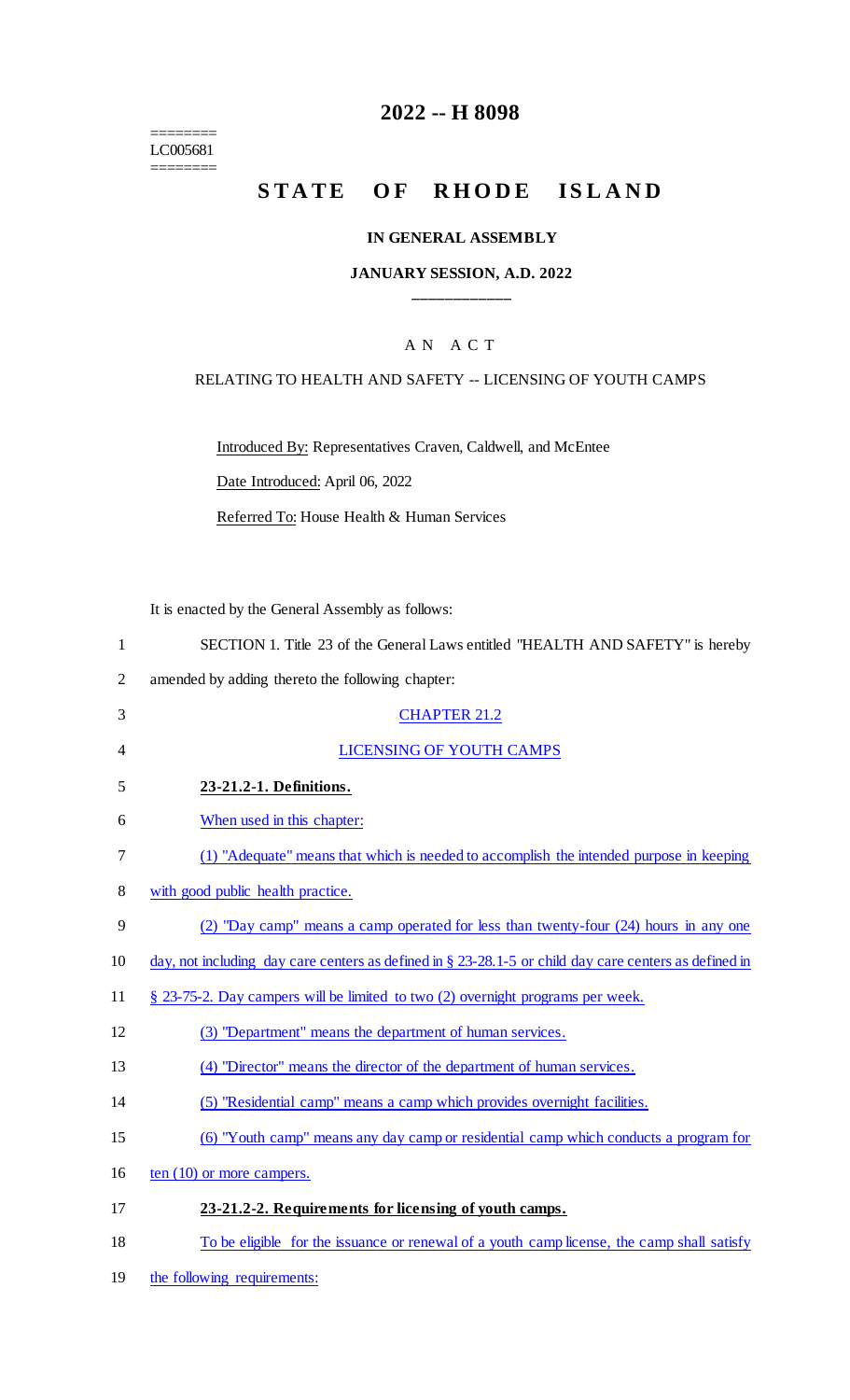(1) The location of the camp shall be such as to provide adequate potable water and afford facilities for obtaining readily available potable water; (2) Each dwelling unit, building and structure shall be maintained in good condition, 4 suitable for the use to which it is intended, and shall present no health or fire hazard as so certified by the department of health and the state fire marshal or local fire marshal, and if required, as indicated by a current fire marshal certificate dated within the past year and available on site when the youth camp is in operation; (3) There shall be an adequate and competent staff of good character and reputation, consisting of: (i) The youth camp director or assistant director, one of whom shall be on site at all times 11 the camp is in operation; 12 (ii) Activities specialists; 13 (iii) Counselors; and (iv) Maintenance personnel; (4) Each camp staff member over the age of eighteen (18) shall be required to obtain a criminal records background check from the bureau of criminal identification and investigation division of the state police, local police department, or the office of the attorney general; (5) All youth camp staff shall be trained, at a minimum, on the camp's policies and 19 procedures pertaining to behavioral management and supervision, emergency health and safety procedures and recognizing, preventing and reporting child abuse and neglect in accordance with § 40-11-3; (6) All hazardous activities, including, but not limited to, archery, aquatics, horseback riding and firearms instruction, shall be supervised by a qualified activities specialist who has adequate experience and training in such area of specialty; (7) The staff of a residential and day camp shall at all times include an individual trained 26 in the administration of first aid as required by the director; (8) Records of personal data for each camper shall be kept in any reasonable form. The form shall include: (i) The camper's name, age and address; (ii) The name, address and telephone number of the parents or guardian; (iii) The dates of admission and discharge; and (iv) Such other information as required by the department; and (9) Any youth camp licensed under this chapter shall operate only as the type of camp 34 authorized by such license. Such camps shall not advertise any service they are not equipped or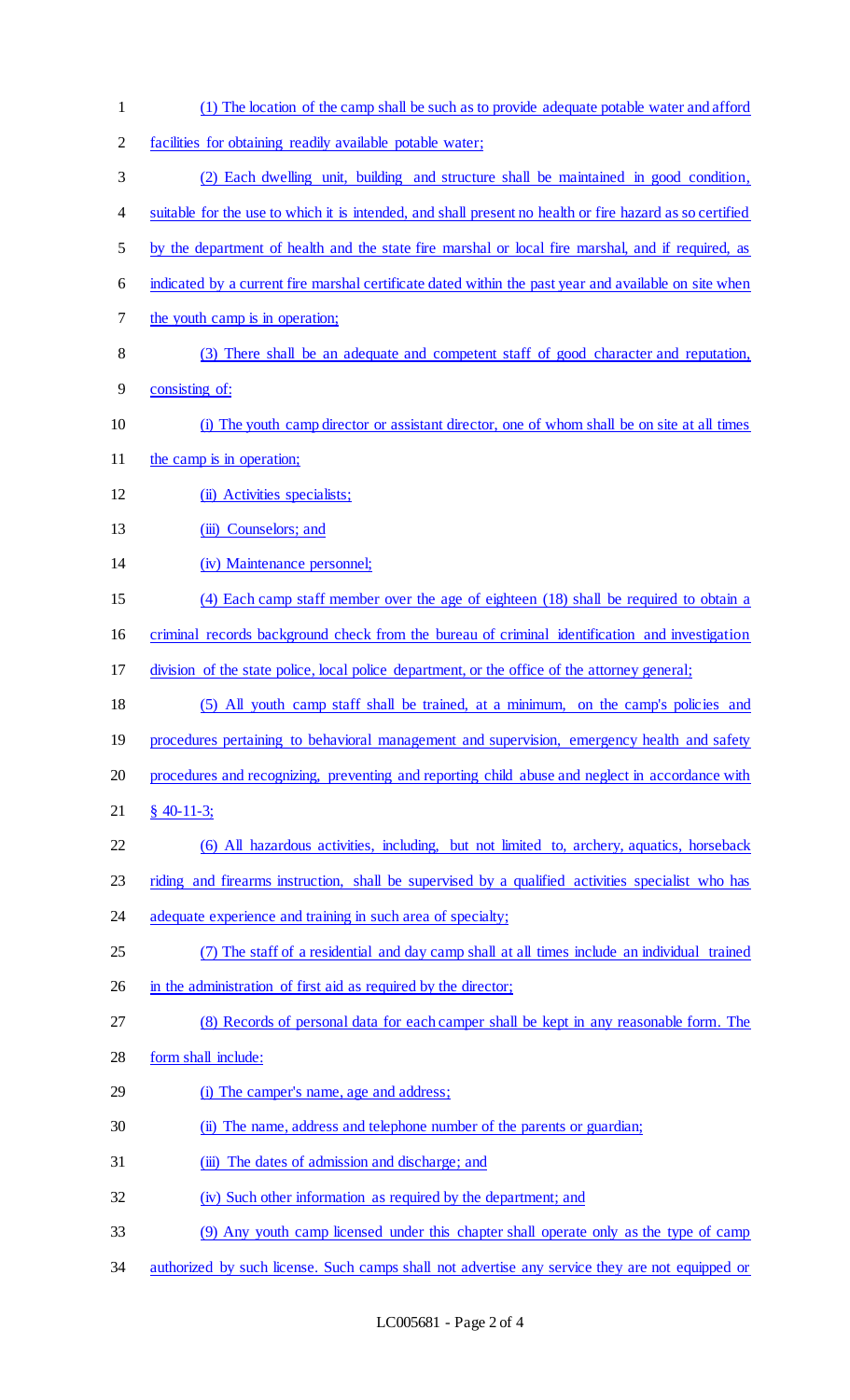- 1 licensed to offer. The license shall be posted in a conspicuous place at youth camp headquarters
- 2 and failure to so post the license shall result in the presumption that the camp is being operated in
- 3 violation of this chapter.
- 4 **23-21.2-3. Inspections of facilities.**
- 5 The department shall inspect or cause to be inspected the facilities to be operated by an
- 6 applicant for an original license before the license shall be granted and shall annually thereafter
- 7 inspect or cause to be inspected the facilities of all licensees.
- 8 **23-21.2-4. Rules and regulations.**
- 9 The department shall promulgate rules and regulations deemed necessary to implement the
- 10 purposes of this chapter.
- 11 SECTION 2. This act shall take effect on January 1, 2023.

#### ======== LC005681 ========